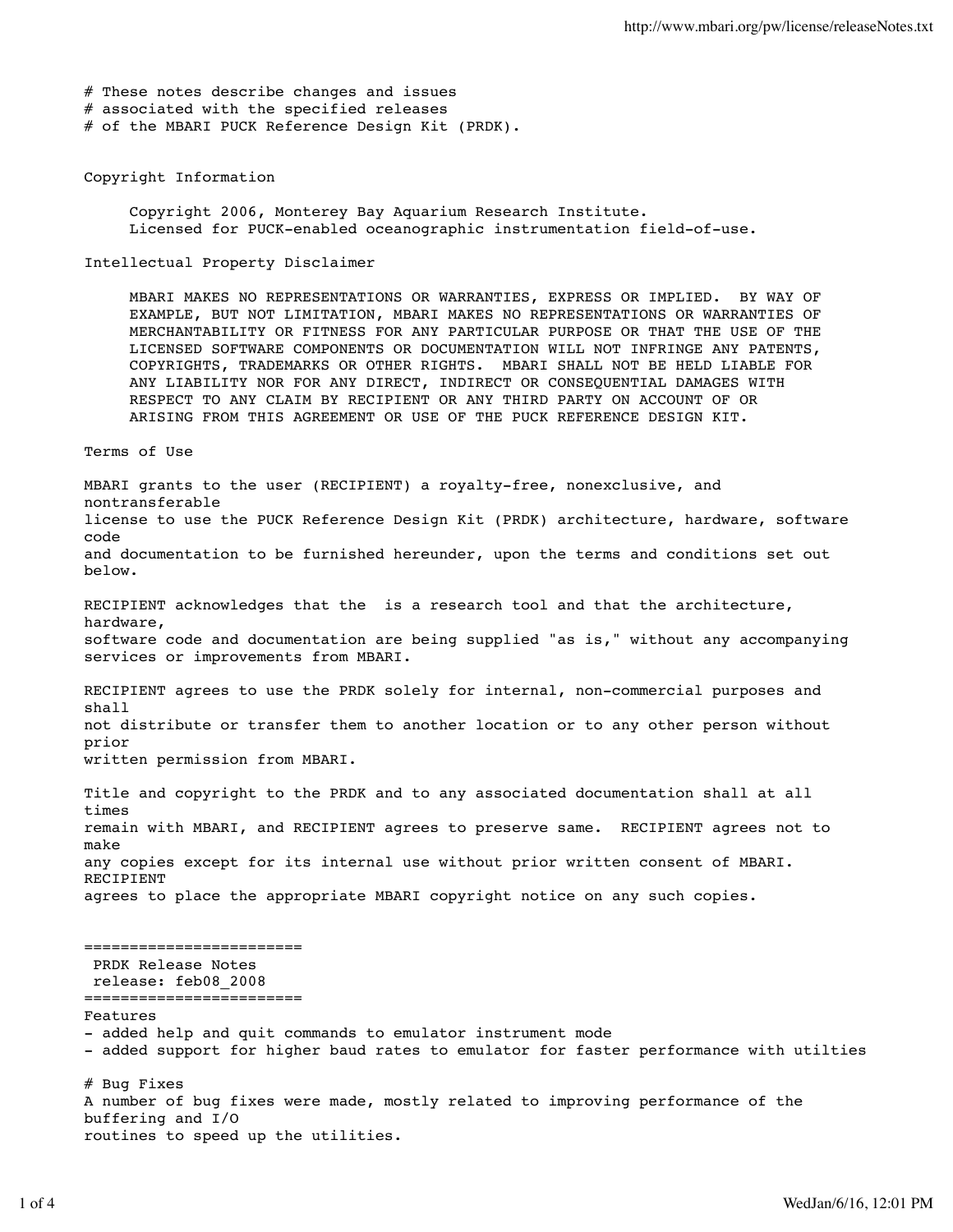- in DataSheetWriter: fixed duplicate write statement that caused mfgModel to be written twice and mfgVersion not to be written. - Payload.InputStream.read(): fixed buffering and end-of-stream detection; in reference design hardware, memory reads wrap around, making it possible to re-read the same memory twice, which is innefficient and slow. Also added calls to puck.setFastBaud() in utilties to speed up transfers. - in Puck.read: optimized wait loop for much faster performance; previously slept for 1 sec when no input was available, which happens frequently. Now checks every 50 ms or so (though still with a 20 s timeout). - in unix/memory.c: fixed pointer arithmetic error that caused datasheet size to be written to the wrong location overwriting part of the mfg name. Reformatted memory output on puck start. Use memcpy instead looping through buffer in readPuckMemory. - in unix/serial.c: added support for multiple baud rates. Added sendChars method that writes a whole buffer at once (10x improvement in write speed for emulator; called by funcReadMemCmd). - in msp430/serial.c: added sendChars method (see above) - in generic/actions.c: funcReadMemCmd calls sendChars() instead of sendChar() (see above) - fixed makefile for unix firmware build; redefined objects # Known Issues - Power cycle timing with reference design hardware (rev 6) When power to the PUCK reference hardware is cycled rapidly, the supply voltage can take a long time (10-15 s) to drop below the threshold required to initiate a power-on reset (POR) condition. If POR does not occur, the PUCK will not boot properly, usually evidenced by low current draw  $( $-4$  mA); the$ PUCK will not respond in this state. A potential work-around is to close and open the reset jumper (with power on or off). ======================== PRDK Release Notes release: jan16\_2008 ======================== This version will be the initial PRDK release on the MBARI Plug and Work web site. Features - Updated hardware test procedure document - Added Ant target ("firmware") to buildPRDK to build MSP430 binaries for PRDK build, along with wrapper script buildFirmware. Bug Fixes - Fixed build problem in bashrc for \*nix (incorrect path separator caused shell to try to execute log4j JAR file) - Under MacOS (BSD Linux?), puckVerify won't compile because termios.h doesn't define CBAUD; redefine in puckVerify-1.3/tty.h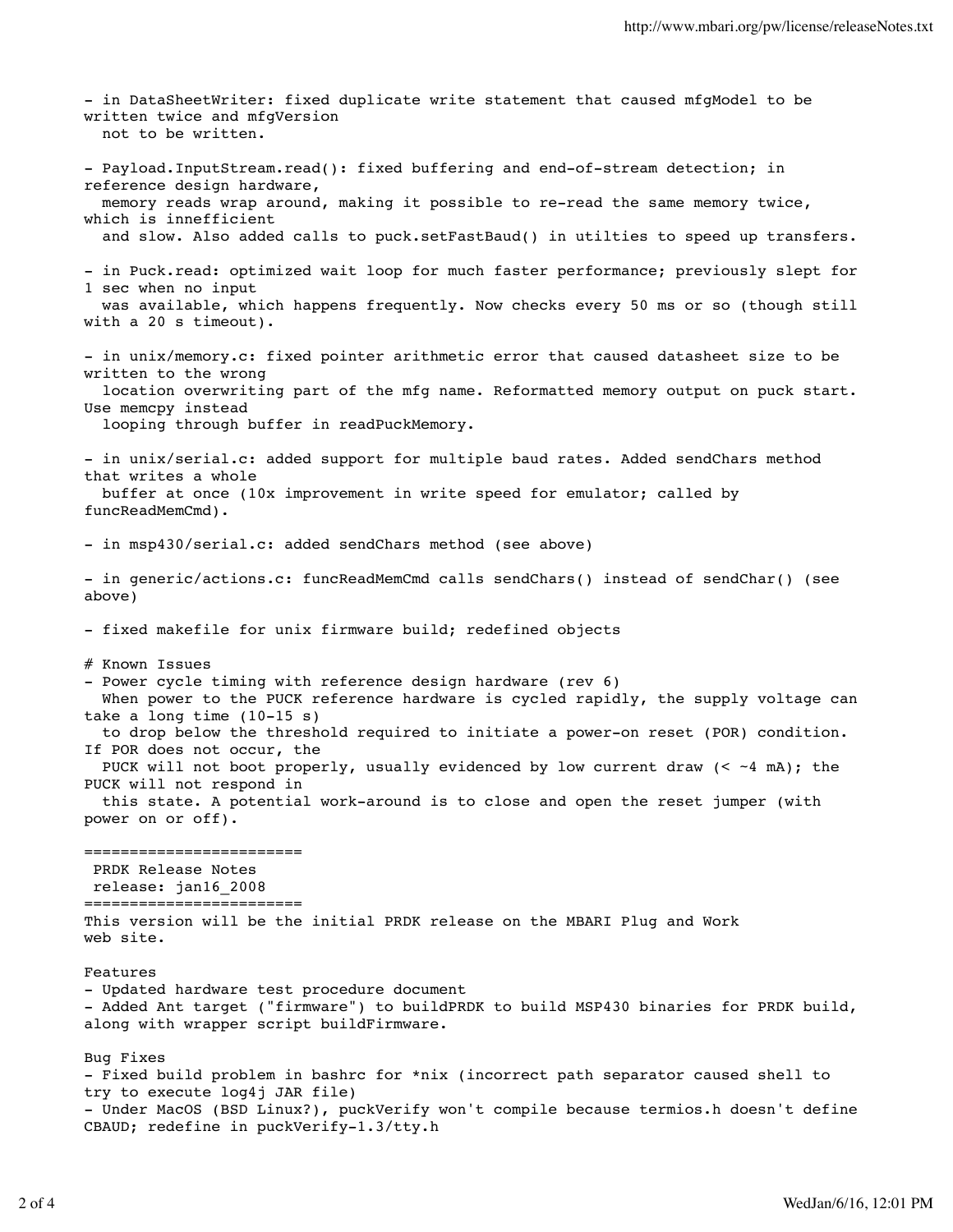======================== PRDK Release Notes release: jan13\_2008 ========================

### Features

- Updated PUCK schematic annotations and cable drawings
- RS485 transceiver test code (see issue below)
- Added Win32 wrapper scripts for PUCK utilities
- Added hardware test guide for running hardware tests under minimal Win32 installation (for internal production)

# Issue: RS485 hardware support for PUCK v1.3 incomplete # Affects: PUCK reference design implementation hardware

The modification made to the reference implementation hardware for PUCK protocol v1.3 does not work for the RS485 version. Only one of the puck's two communications lines required for RS485 communication is connected in instrument mode; hence the PUCK is unable to send or receive data to/from the host computer in instrument mode. It is possible to connect this line with the following "blue-wire" modification:

Connect pins 2 and 4 of relay K1

Furthermore, an RS485 firmware implementation for PUCK protocol v1.3 is not currently defined. Pending issues include an addressing scheme and electrical termination and biasing recommendations.

However, when the RS485 tranceiver is installed and the blue-wire modification above is made, it is possible to exercise the RS485 transceiver using test code included in serial.c for the MSP430 firmware. The makefile for the MSP430 firmware contains notes describing how to compile the test code.

There is currently no plan to complete a RS485 reference implementation.

======================== PRDK Release Notes release: nov30\_2007 ========================

Features

- Added documentation for installing the MSPGCC tool chain for
- Updated MSP430 reference design firmware so that it now compiles using either MSPGCC or Quadravox AQ430.
- MSP430 binaries (.rcx, .elf) using the new MSP430
- firmware code (nov30\_2007 tag) are included in the distribution.
- Hardware has been built and tested using the hardware documentation

========================= PRDK Release Notes release: nov09\_2007 ========================

Features

Updated design documentation has been provided for the PUCK hardware reference design. Consult the README file in the hardware directory to learn how this documentation is organized.

Version information for various PRDK components is now generated during the build process.

This may be found in the top level PRDK directory in the version-info file.

========================